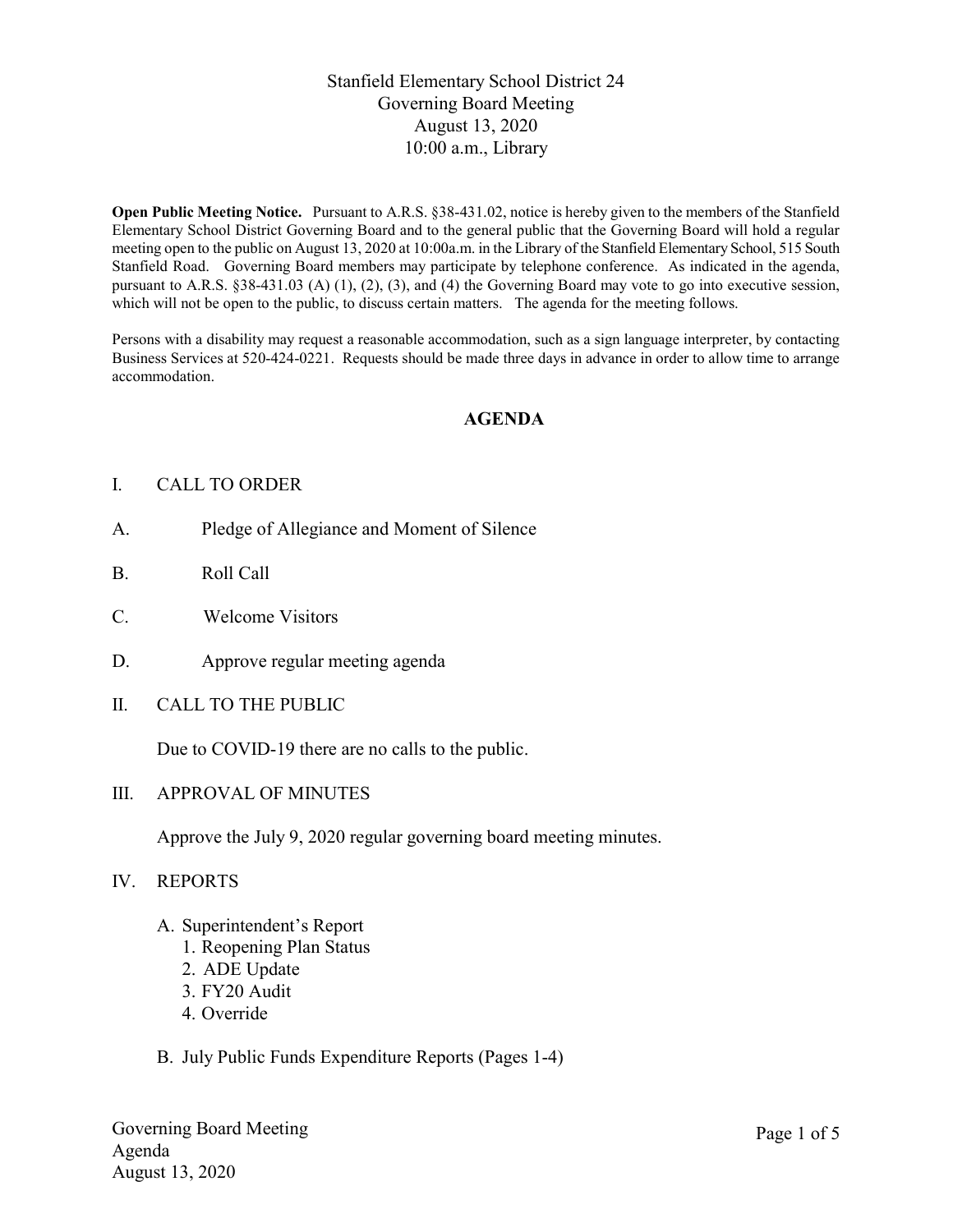- C. July Student Activities Report (Page 5)
- D. Principal's Report (Page 6)
- E. Operations Support Services Reports (Page 7-8)
	- 1. Technology
	- 2. Maintenance
	- 3. Transportation

### V. NEW BUSINESS ACTION ITEMS – PERSONNEL

All hiring is pending satisfactory completion of background investigation, records verification, and fingerprint report.

- A. Approve Melissa Sadorf and Jennifer Murrieta as Qualified Evaluators for the 2020- 2021 school year
- B. Approve extra duty for the 2020-21 school year for Laura Scavo, STEP programming

C. Accept contract declined and resignation for Natasha Pearson, Instructional Aide, effective May 20, 2020

D. Accept contract declined and resignation for Noemi Rojas, Health Aide, effective May 20, 2020

E. Accept contract declined and resignation for Conchita Sanchez, Instructional Aide, effective May 20, 2020

F. Accept contract declined and resignation for Virginia Mchaney, Instructional Aide, effective May 20, 2020

G. Accept contract declined and resignation for Amanda Ludington, Bus Driver, effective May 20, 2020

- H. Approve hire of Debra Wright for Part-time Variable Schedule Teacher Appointment, for 2020-2021, effective 8/3/2020
- I. Approve hire of Sylvia Garcia for Instructional Aide, Notice of "At-Will" Appointment -189-day schedule, 1.0 FTE positions effective August 3, 2020
- J. Approve hire of Priscila Ramos for Instructional Aide, Notice of "At-Will" Appointment -189-day schedule, 1.0 FTE position effective August 4, 2020
- K. Approve hire of Roxane Wallace for Health Aide, Notice of "At-Will" Appointment -189-day schedule, 1.0 FTE position effective August 5, 2020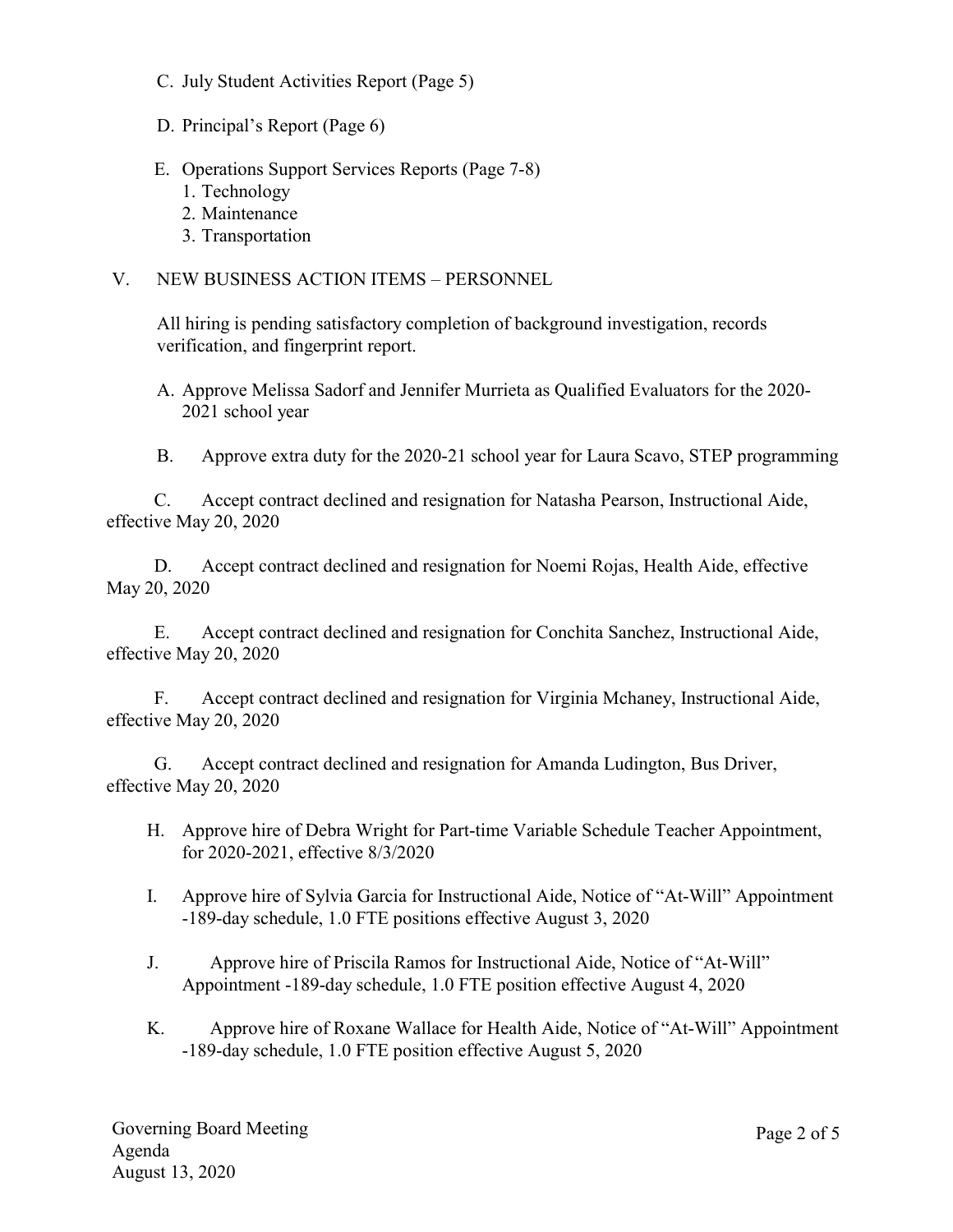- L. Approve 2020-2021 Leadership Team Extra-Duty for the following people:
	- 1. Stephonie Martin
	- 2. Samantha Harris
	- 3. Vera Sagor
	- 4. Hermelina Liddell
	- 5. Preeti Pachauri
	- 6. Yvette Hernandez

# VI. NEW BUSINESS ACTION ITEMS – BUSINESS

- A. Ratify approval of payroll vouchers
	- 1. PV1 \$4,792.88
	- 2. PV2 \$49,062.24
- B. Ratify approval of expense vouchers
	- 1. EV2058 \$43,317.36 2. EV2059 \$28,447.75 3. EV2101 \$36,336.49 4. EV2102 \$28,661.12 5. EV2103 \$32,055.84 6. EV2104 \$15,712.07
- C. Discuss and take possible action regarding a change of Governing Board Meeting time from 6:00pm to 10:00am for the remainder of the calendar year.
- D. Approve Jennifer Norred as records officer for Stanfield Elementary School District (Pages 9)
- E. Ratify approval of the 2020-2021 tax rate: Primary 3.0965, Secondary 0.000, Total Tax Rate: 3.0965 (Page 10)
- F. Approve the Heinfeld & Meech audit engagement letter for the fiscal year ended June 30, 2020 (Pages 11 - 23)

G. Accept the Stanfield Elementary School District 2020-21 Revised Personnel Policy Handbook (Separate Packet)

H. Accept the Stanfield Elementary School District 2020-21 Revised Staff Support Policy Handbook (Separate Packet)

I. Approve SESD agreement for all staff to be granted work from home status as needed for the 2020-2021 school year: (Pages 24-27)

- 1. Paulette Allen-Chambers
- 2. Jennifer Ahumada
- 3. Joey Ball
- 4. Divina Castro

Governing Board Meeting Agenda August 13, 2020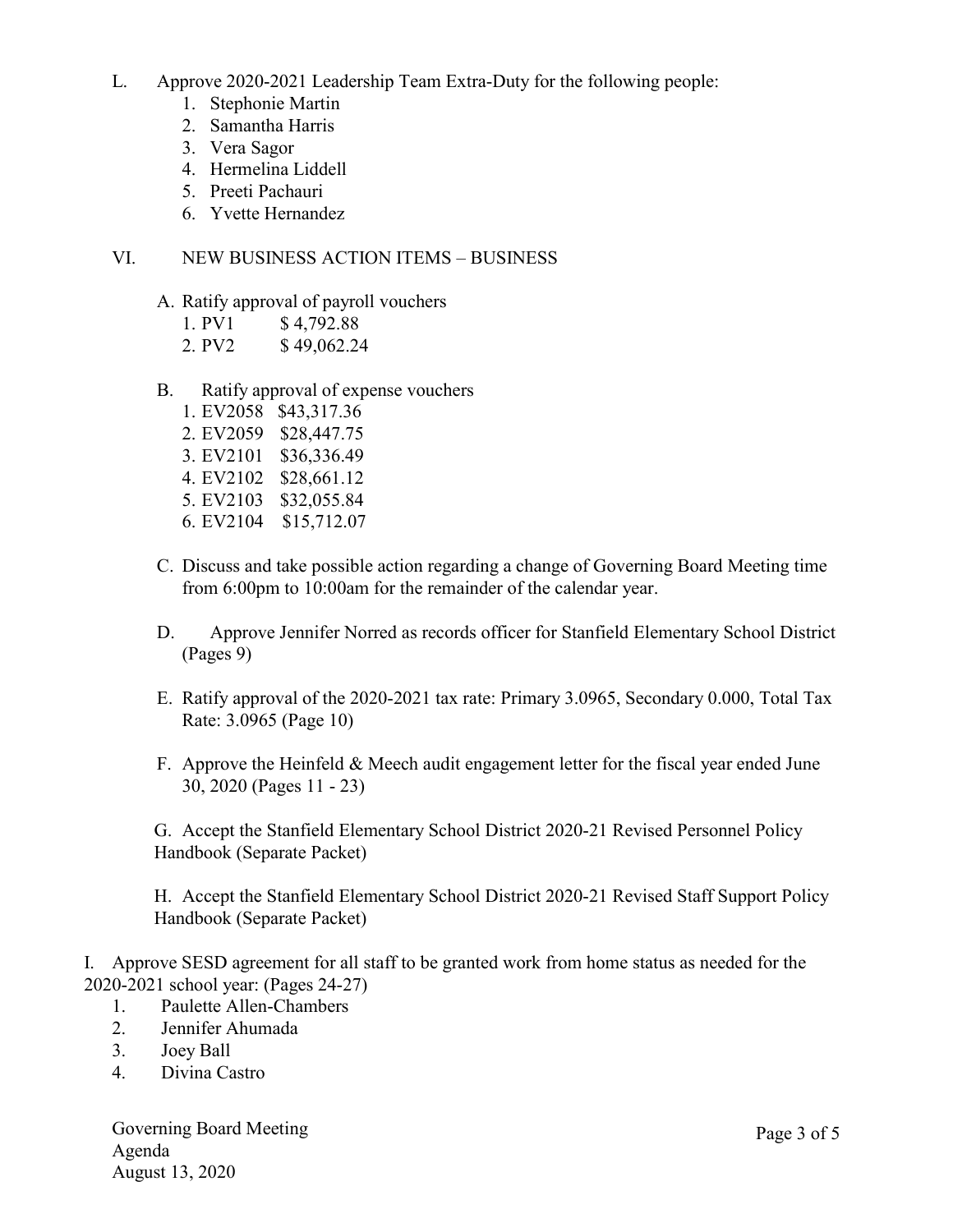- 5. Dimple Dagatan
- 6. Lorinda El Aouita
- 7. Jean Elshere
- 8. Rose Gamez
- 9. Maria Garcia
- 10. Sylvia Garcia
- 11. Tamera Garcia
- 12. Shiela Garland
- 13. Kelly Grapp
- 14. Samantha Harris
- 15. Adriana Hernandez
- 16. Yvette Hernandez
- 17. Tami Justin Bigthumb
- 18. Maurice Kerckhof
- 19. Robin Lang
- 20. Hermelina Liddell
- 21. Rudy Macias
- 22. Kay Marish Edulan
- 23. Stephonie Martin
- 24. Erlinda Martinez
- 25. Belen Mendoza
- 26. Jennifer Murrieta
- 27. Shirley Nash
- 28. Jennifer Norred
- 29. Preeti Pachauri
- 30. Nancy Patterson
- 31. Priscila Ramos
- 32. Rebecca Rivera
- 33. Rosemary Rodriguez
- 34. Rosemary Rowe
- 35. Melissa Sadorf
- 36. Vera Sagor
- 37. Laura Scavo
- 38. Tiffany Shaw
- 39. Ellen Tembo
- 40. Kristin Tibi
- 41. Analise Valdez
- 42. Roxane Wallace
- 43. Mary Wickes
- 44. Debra Wright
- 45. Matilda Ybarra

## VIII. NEW BUSINESS ACTION ITEMS- SCHOOL

A. Policy Advisories, 1<sup>st</sup> Reading: 1. PA673 IHA – Basic Instructional Program